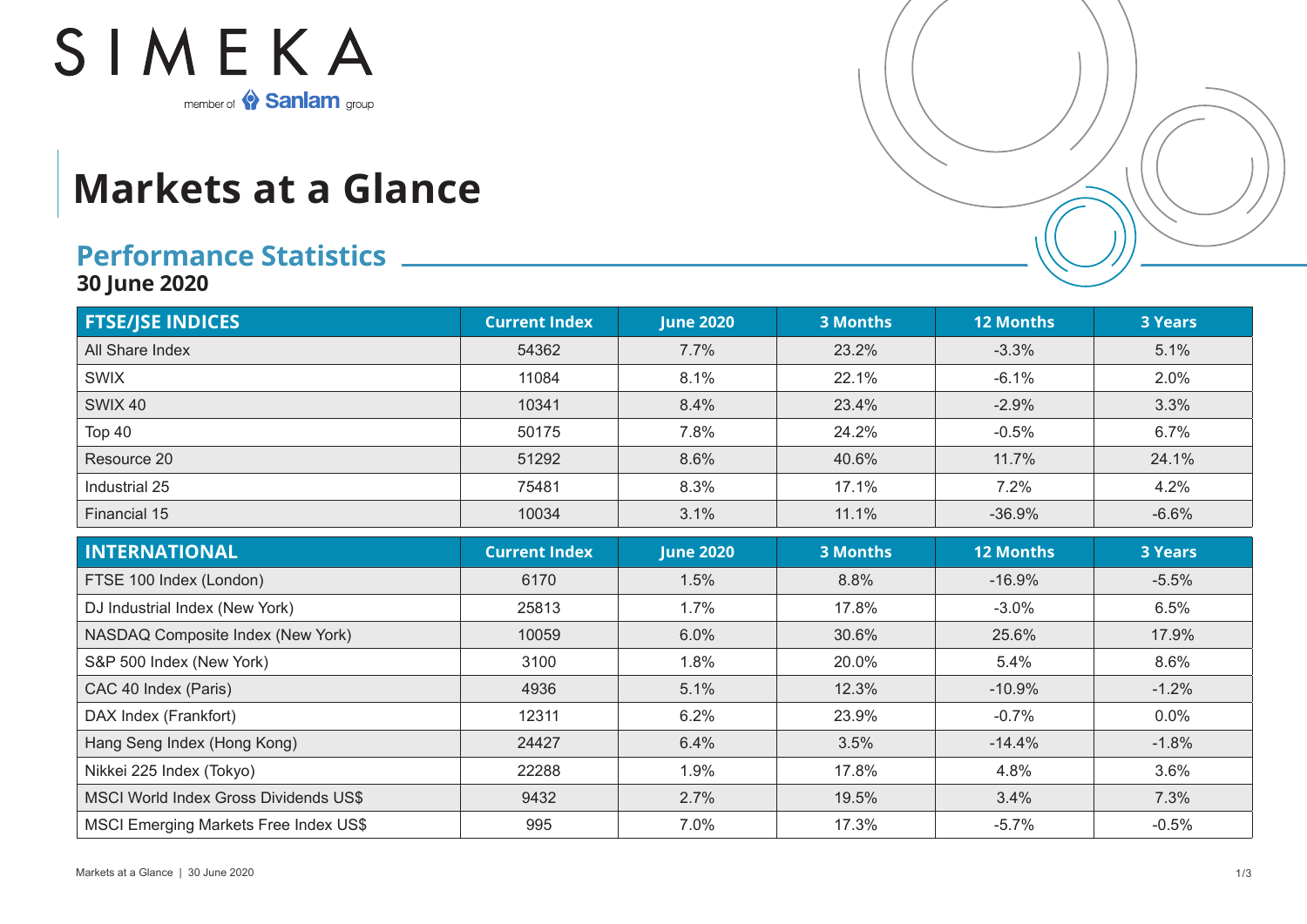| <b>FIXED INTEREST</b> | <b>June 2020</b> | 3 Months | <b>12 Months</b> | <b>3 Years</b> |
|-----------------------|------------------|----------|------------------|----------------|
| <b>ALBI</b>           | $-1.2%$          | 9.9%     | 2.8%             | 8.1%           |
| <b>STeFI</b>          | 0.4%             | 1.5%     | 6.9%             | 7.2%           |
|                       |                  |          |                  |                |
| <b>INFLATION</b>      | <b>June 2020</b> | 3 Months | <b>12 Months</b> | <b>3 Years</b> |
| <b>CPI</b>            | $-0.5%$          | 0.8%     | 3.0%             | 3.9%           |

Note: Inflation figures have a two month lag period.

| <b>EXCHANGE RATES</b>    | 30 June 2020       | 31 May 2020        | <b>31 March 2020</b> | 30 June 2019       | <b>30 June 2017</b> |
|--------------------------|--------------------|--------------------|----------------------|--------------------|---------------------|
| ZAR/US\$                 | R <sub>17.35</sub> | R <sub>17.54</sub> | R <sub>17.85</sub>   | R <sub>14.10</sub> | R <sub>13.06</sub>  |
| ZAR/EUR                  | R <sub>19.50</sub> | R19.48             | R <sub>19.71</sub>   | R <sub>16.03</sub> | R14.92              |
| ZAR/GBP                  | R21.52             | R21.67             | R22.15               | R <sub>17.89</sub> | R16.97              |
| <b>COMMODITIES</b>       | 30 June 2020       | 31 May 2020        | <b>31 March 2020</b> | 30 June 2019       | <b>30 June 2017</b> |
| Gold US\$/oz             | \$1,768.10         | \$1,728.70         | \$1,608.95           | \$1,409.00         | \$1,242.25          |
| Platinum US\$/oz         | \$814.00           | \$825.00           | \$727.00             | \$818.00           | \$922.00            |
| Oil (Brent) US\$/barrel  | \$41.27            | \$37.84            | \$26.35              | \$64.41            | \$48.77             |
| <b>INTEREST RATES</b>    | 30 June 2020       | 31 May 2020        | <b>31 March 2020</b> | 30 June 2019       | 30 June 2017        |
| SA REPO RATE             | 3.75%              | 3.75%              | 5.25%                | 6.75%              | 7.00%               |
| <b>ECB INTEREST RATE</b> | $0.00\%$           | $0.00\%$           | $0.00\%$             | $0.00\%$           | $0.00\%$            |
| <b>US FEDERAL RATE</b>   | 0.25%              | 0.25%              | 0.25%                | 2.50%              | 1.00%               |

Note: Information stated as at the date indicated.